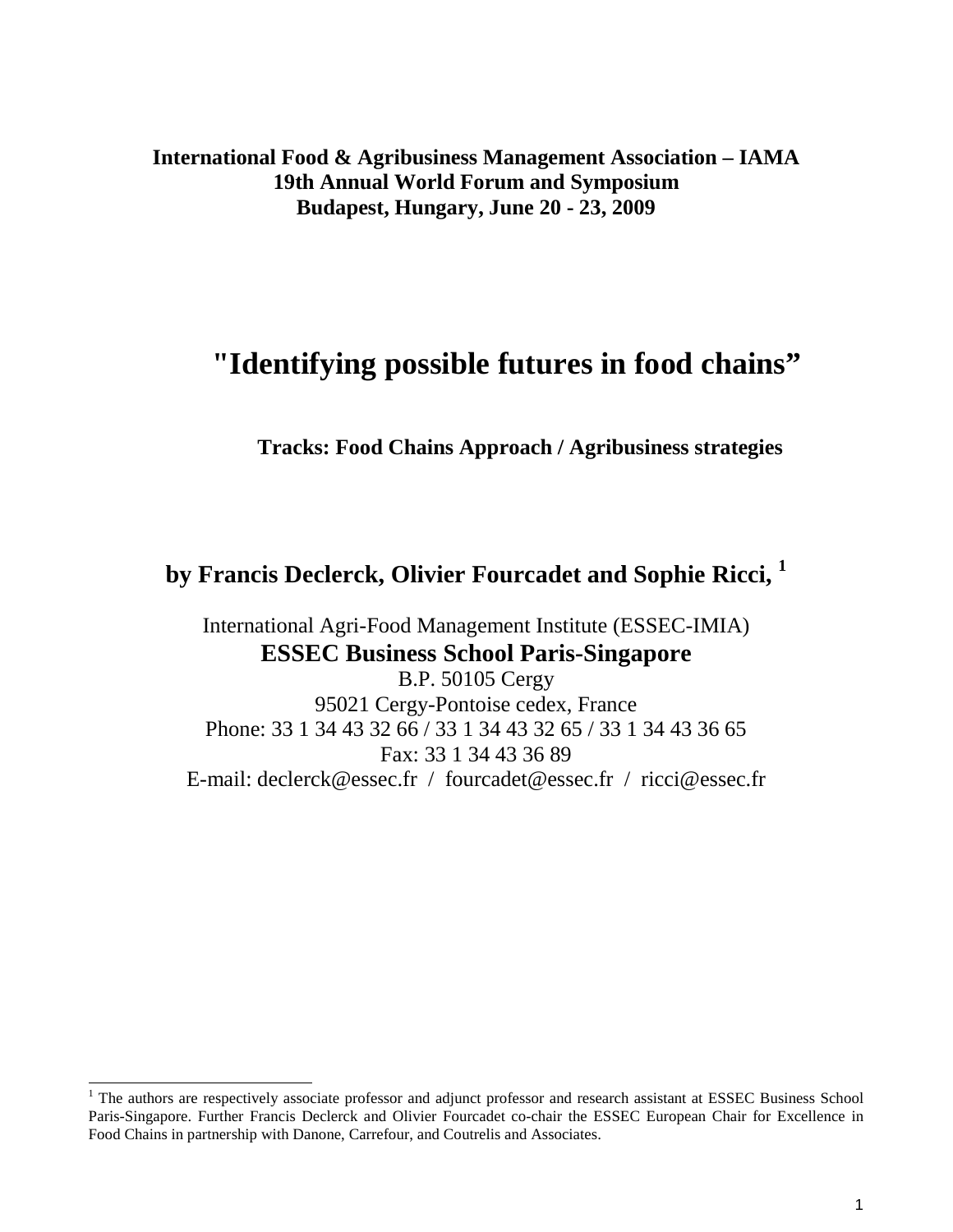# **Identifying possible futures in food chains**

# **Introduction**

Corporate managers and policy-makers usually look ahead to figure out the outcome of their decisions and actions. Then companies, governments and research centers carry out forecasts. However, if forecasts are only based on present and past, results can be strongly biased! Indeed, historical events never happen twice exactly in the same way. By extension, a single decision has to cope with moving conditions over time. As a consequence, when thinking of food chains in the long term, we have to indicate possible changes and ruptures as well as trends. « Foresight » techniques, also called « future studies », invite managers to build multiple scenarios. Several methodological recipes are available to achieve this objective.

Moreover, every actor in the food chain may have her/his own vision about the future of the agriculture and food system. Our research objectives were (a) to compare two techniques commonly used to form representations about the future (2) to analyze representations about the future. The first technique, the scenario technique, requires technical skills, time and energy. The second technique, the vision method, is simple and rapid. We have assessed the value of the outputs using standard and ad hoc criteria. To achieve this task, we have asked international agri-food management researchers to provide their vision about the sector future. We have compare these to scenarios produced using a standard scenarios technique.

# **1. Investigating the future: choosing among many possible methods**

#### **1.1. Needs for insights about future issues**

Managers need to be prepared for the challenges ahead. This implies building a representation about the future.

Depending on the manager position in the companies, the needs will differ. A procurement manager wishes to get precise information about his business needs for the next days or weeks. His information needs to extend occasionally to a year or more. His planning time horizon can be called "short term". Strategists' time horizon is much longer, from 5 to 10 years.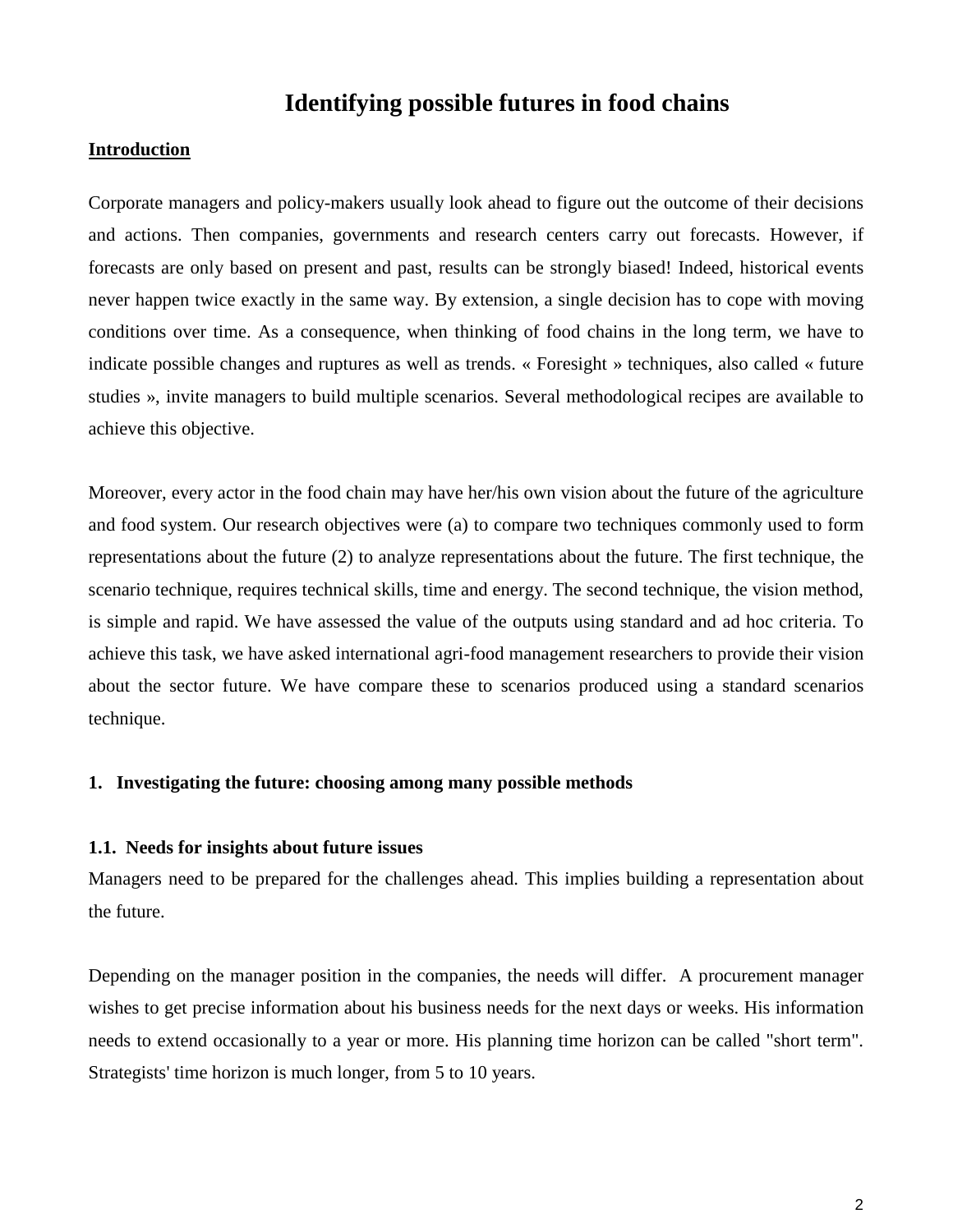Manager's ideal temporal horizon is usually proportional to the lifespan of firm critical investments. For example, for nuclear production of electricity, the ideal planning horizon can be estimated at more than 40 years. The first 10 years are needed to build the plant. The exploitation will last 40 years. And, an unknown number of years will be necessary to dismantle and treat the obsolete plant.

In food manufacturing, operational planners often use a temporal horizon of 3 to 5 years. Strategists' horizon is twice longer.

The amount of uncertainty increases with the remoteness of the horizon. This paper focuses on long range strategic horizons, which generally incorporate a great deal of uncertainty. Working with such a high level of uncertainty is intellectually challenging.

### **1.2. Methods overview**

 To form representations about the future, managers have a tool box. Some tools fit particularly well for short term issues, but they are inefficient to deal with long term horizons. For example, the accuracy of forecasting techniques decreases with the remoteness of the horizon. When the time horizon is distant, uncertainty is so important that the future cannot be captured by a just one representation. Building several representations about the future seems more relevant. The "high probability" short term rational has to be replaced by the "possible scenario" logic when tackling long term issues. Therefore, strategists' strive on answering "What ... if..." questions. "What is our best strategy, if we face a technological breakthrough?" "What is our best strategy, if new competitors enter the market?" However, answering those questions will be considered useless, if strategist could not identify the ongoing scenario. For this reason, a good scenario connects the present to a possible future via a credible path. By assessing from observation which one of the different scenarios is occurring, strategists get a view about the most likely futures. (see figure 1)

Scenarios are stories, which logically connect the present to a possible future. Scenarios must be built to form a set catching the scope of the uncertainties. By construction, scenarios must contrast strongly each other to cover all possible futures.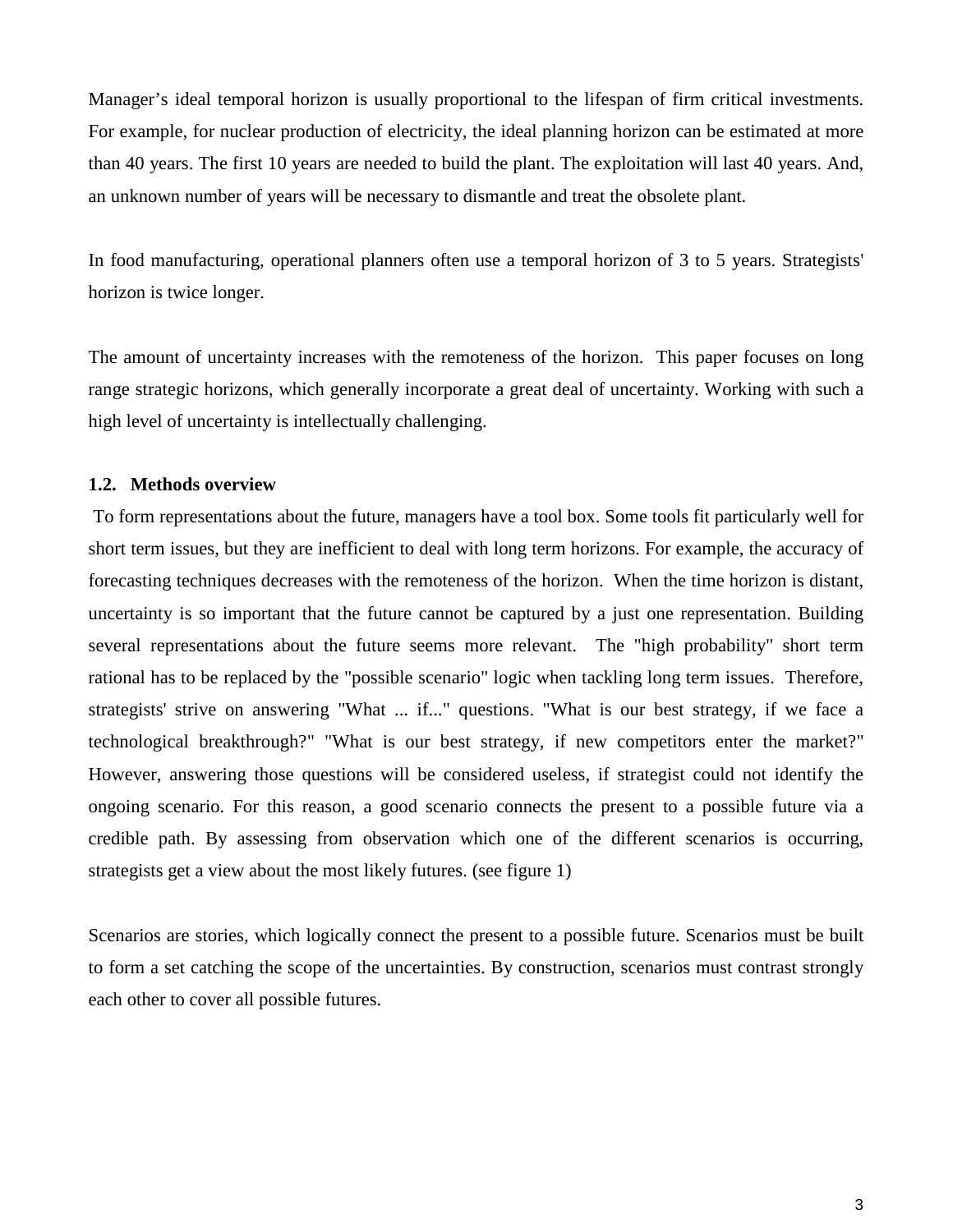

**Figure 1 – Scope of long-term future divided in contrasted scenarios** 

Beyond scenario techniques other methods are also available to conjecture about the future.

We can set a typology of the approaches commonly used to form representations about the future. Only a few relevant dimensions are helpful to cluster around methods. For example, we can separate methods into two groups ; there are those which require a consensus of representations among contributors and those which do not.

For instance, the Delphi method falls into this category. Experts in the given subject are first asked to produce a representation and then to motivate their view. The different views and their explanations are collected and grouped by similarities. If there are substantially different views, opinions or explanations, then a second round is organized. The results of the previous round are presented to the experts. They are given a chance to change their initial position to join a view offered by another contributor. After a few rounds, this process usually converges towards a consensual representation.

Another category of methods promotes the emergence of many contrasted views.These methods are based on the idea that a unique path into the future would be an ineffective managerial illusion. They consist not only in collecting personal views that may substantially differ from one another, but they also aim at producing creative but credible representations of the future. If one looks for creative representations, cognitive sciences suggest that "experts" may not be the ideal natural contributors. Everyone can produce fairly creative representations when trained to use appropriate techniques.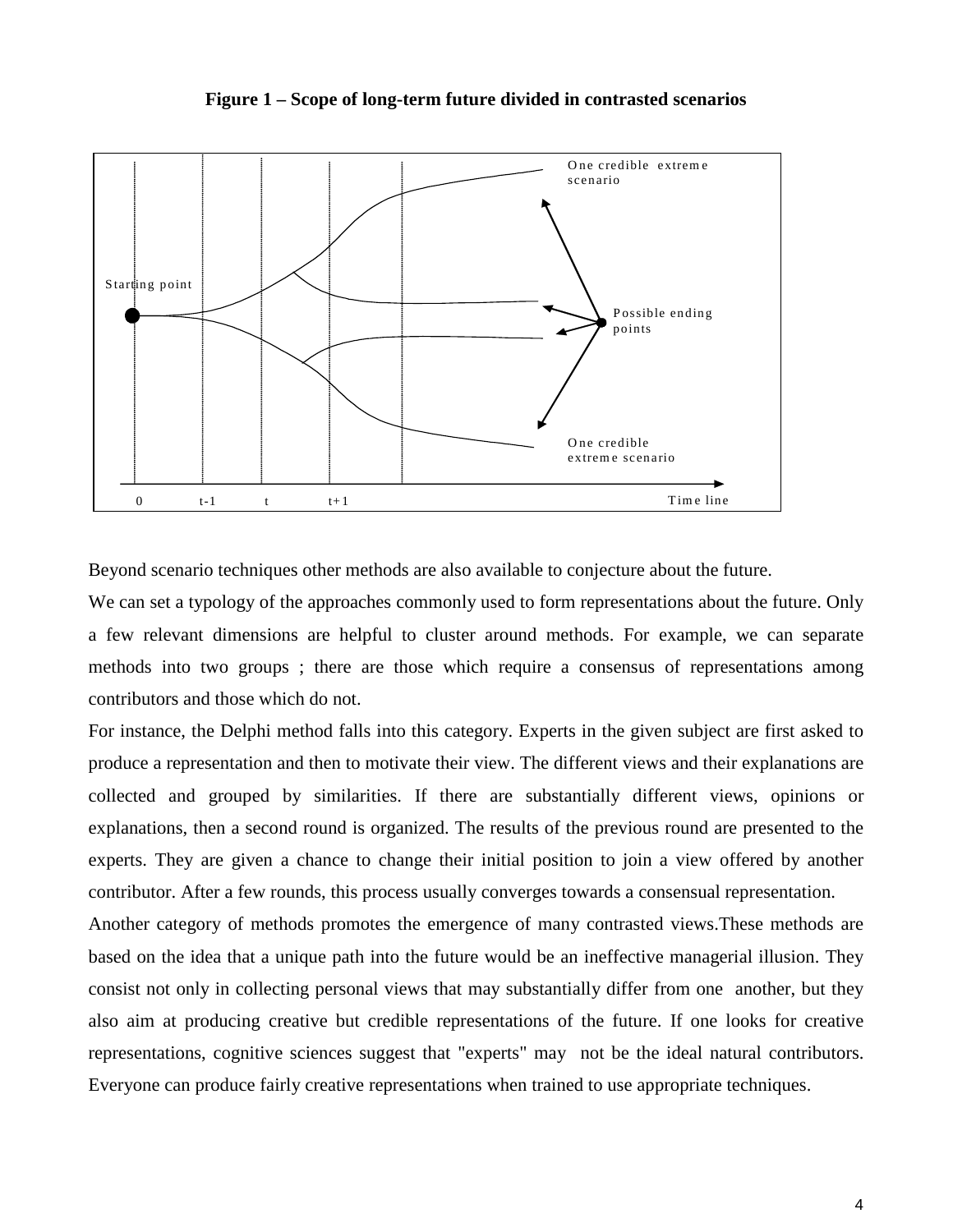Another critical dimension lie on the ability of the methods to allow for emerging patterns. As for the consensus dimension, it is grounded into one's own belief about the nature of the future. Either the past is reproduced into the future or the future can emerge from the past as a totally new configuration. In the latter, the new configuration has two major properties: it could possibly exist and it is also unpredictable, that is, we cannot assign a probability to it. Many discoveries fit with that idea about the future. While Peter Fleming discovery of an antibacterial effect could have been foreseen based on previous observations about population development, a probability of its occurrence could not be assigned.

### **1.3. Properties for long-term representations of possible futures**

Each method implies some properties of possible futures and their presentations. Those properties are generally similar following one method of scenario building or one another (Reibnitz 1988, Randall and Fahey 1998, Godet 2001). Therefore, they seem to determine "best quality" criteria. We hope those properties extend to other types of long-term representations (see 2.)

Criteria can be applied either to one scenario or a portfolio of scenarios.

# **1.3.1 Quality criteria for a representation of the future**

a) credibility and plausibility

Scenario should sound credible to be heard, memorized, and last but not least actionable in the reality of management and for leadership purposes (see also Denning, 2005). The credibility property comes along with the possibility property. As said above, possible is more than probable; something is believed possible due to previous knowledge or to striking credible rationales. To help, another property of scenarios is transparency.

b) Transparency and clarity

Transparency comes either by the method used (steps well done) or how the future is told. A recommendation is for example, to set up a representation from the present to an image of the longterm future through a detailed path. It has to be fairly understood.

c) Relevance

Scenario should be relevant to a major topic that matches decision makers'interests. Even if the given subject deals with world destiny (for example, example water resources of the Earth), it must address decision-makers issues (how to build some food manufacturing process saving water).

d) Robustness

Path to the future may not differ substantially in case of minor exogenous shocks.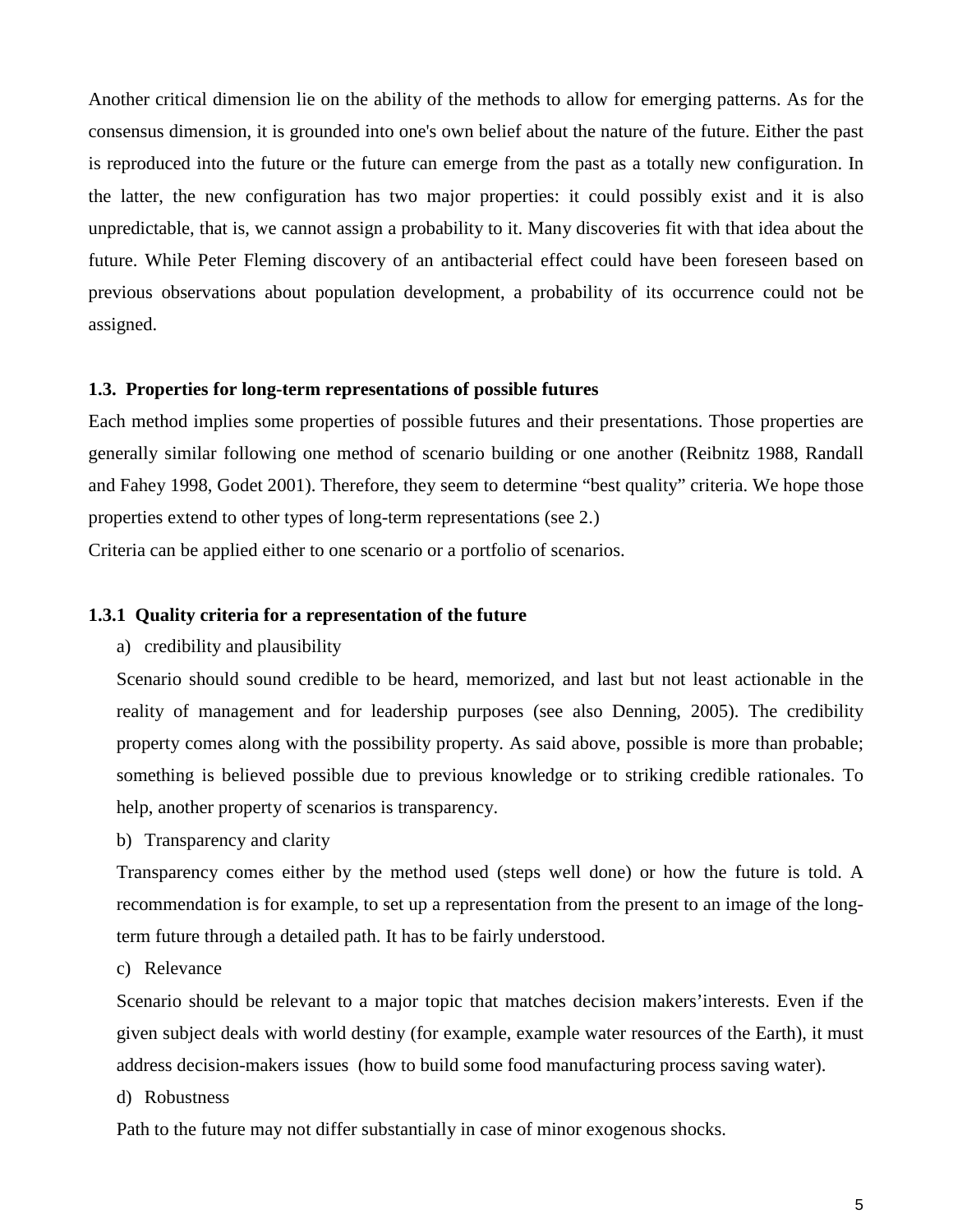e) Abundance of drivers:

Drivers, levers and brakes that move the system should be abundant enough to avoid limited views. Individualization of players. Actors and organizations act as groups or as individual entities. On a daily basis, competition or cohesion exist among them. Individualization of players enables the expression of dynamic forces in the system.

f) Rationality

Actors need to have a rationale for their behavior. However, those rational to not have to be in accordance with standards of the neo-classical approach. Fear of being poisoned is a strong rational for consumer behavior (not buying a product). Although the hazard and the risk involved might be estimated by science as extremely low. Scientist might consider this behavior as irrational.

g) Multiscale views

Local views and global views may substantially differ, then a scenario must wrap up them if it makes sense. Emergence often appears when changing a scale level.

h) Consistency:

All the items mentioned in the representation must fit together like the pieces of a puzzle.

# **1.3.2 Quality criteria for a set of representations:**

a) Relevance

Relevance is also required for the set of scenarios to arrange the nodes and crossroads of the different scenario paths. Every future scenario must be rooted on the same references (same definitions of sub-systems, items, actors, forces).

b) Completeness

The scope of the set of scenarios must be large enough to include all possible and credible futures (see figure 1.).

c) Contrast and parsimony

In contrast to completeness which enlarges the number of possible futures, scenarios need to be restricted to a few contrasted paths. Paths with a maximum of consistency have to be clustered and dissimilarities should be emphasized between two contrasted paths. Techniques like morphological analysis may help (Godet, 2001). It can be checked if opposite situations appear in the set of scenarios: e.g., peace vs. war, recession vs.growth, technology acceptation vs. technology rejection.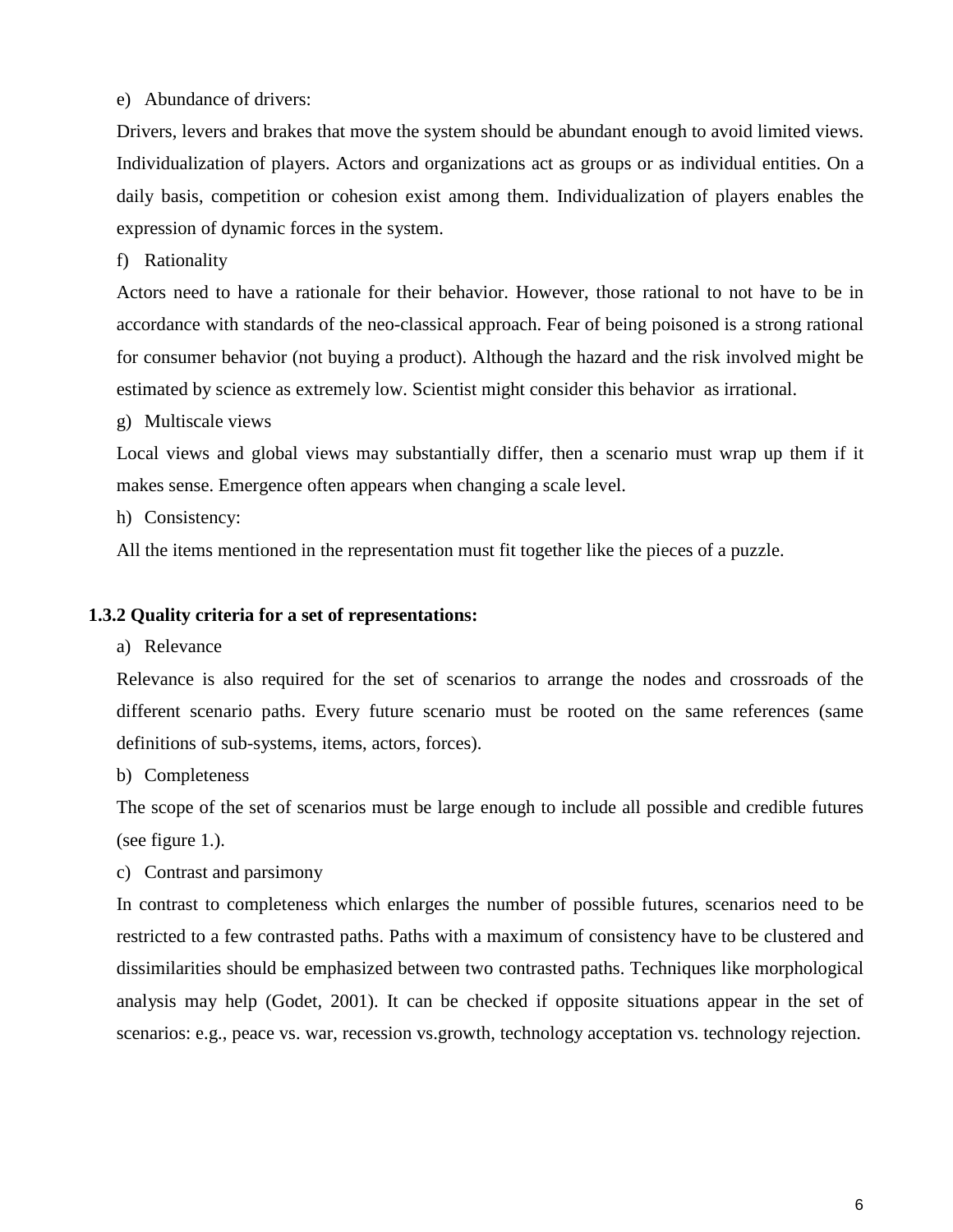To conclude, some best practices deal with content and other with formats to allow the scope of scenarios to be understandable and useful to managers and decision-makers. Let us see if collecting spontaneous future visions of agri-food management researchers match those quality criteria.

# **1.4. Testing an alternative method to collect possible futures**

We built a survey targeted at international agri-food management researchers to collect their visions about the future in their field of expertise. "Vision" may be a specific type of representation for the possible futures, to be distinguished from scenarios.

Scenarios tell events that come from an initial point to an ending point, maybe out of any (strategic) purpose<sup>2</sup>. In contrast, a vision may tell points and events in the future but always embedded in a personal or collective goal (as defined by Van der Helm, 2009: outlook, project, wiseness, changing). That's why in "visions", manifestations of « intentions », « expectations » and « desires » of human beings are revealed and emphasized. They are extremely personal and may not be guided by explicit analysis steps. As a consequence, a vision doesn't come from any method, whereas scenario building follows steps and guidelines.

Consistency of a vision is generally welcome, but not as a necessary condition. In our survey, we asked for narrative consistency and explicit paths from nowadays to a long-term horizon, like if visions were first draft scenarios. The objective of the research is to assess if visions formed given those guidelines fit the "best quality" criteria identified for scenarios (see part 1.3).

We got inputs from 25 researchers, members of the International Food and Agri-business Man, agement Association (IAMA) or from the European Food System Dynamics Forum 2009. they provided ten individual visions and two collective visions (built in small groups), from worldwide contributors.

# **2. Results : visions of agri-food management researchers**

 $\overline{a}$ 

## **2.1. How agri-food management researchers see their future?**

Content collected during the survey is summarized in figure 2. It was divided depending on subsystems (demand, supply, regulation), interactions, and on application scales (local, regional or global).

 $2$  Strategic scenarios may also be found as a sort of backward planning. In that case, they are told from and end state to the initial point. The paper focuses on explanatory scenarios.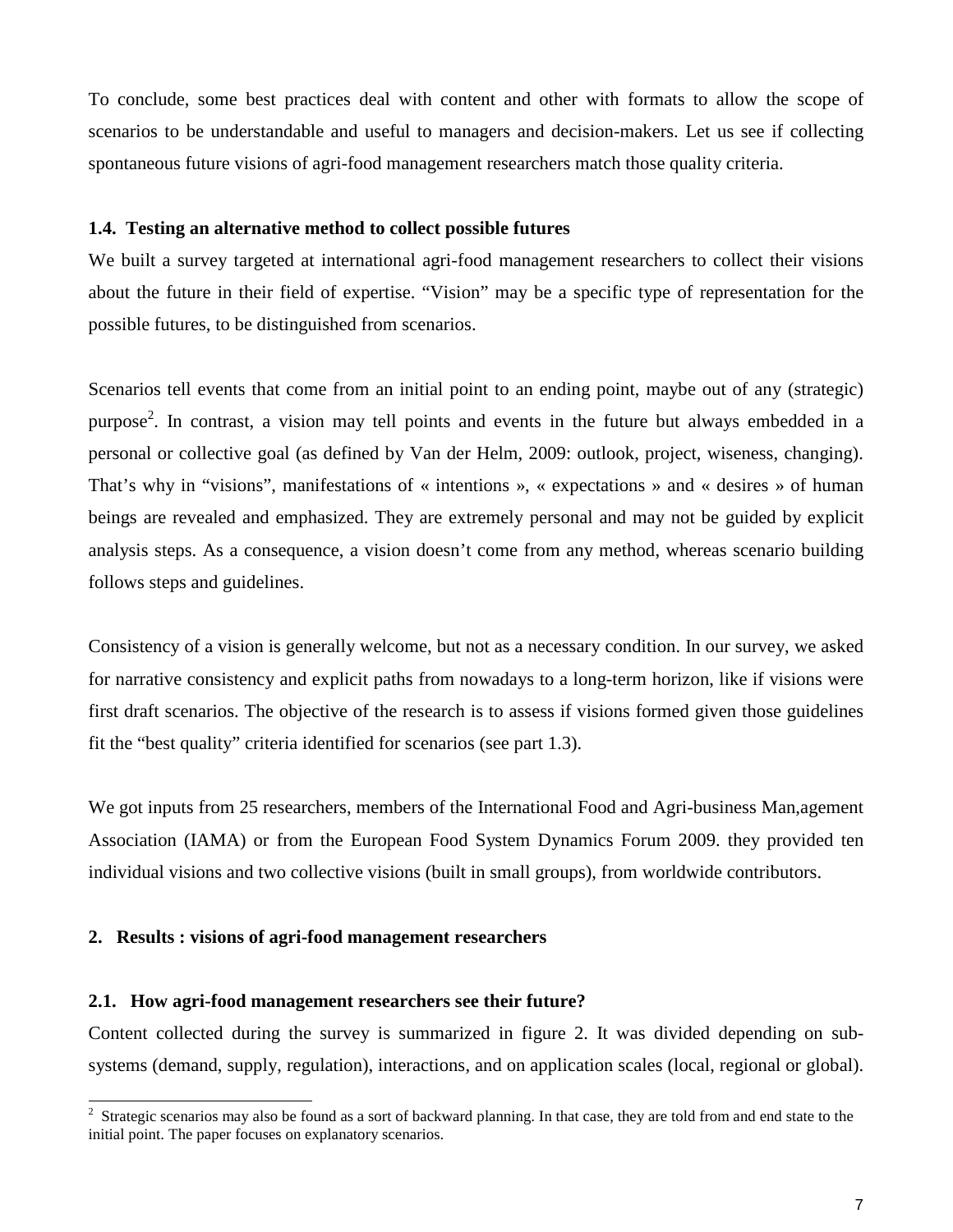This global content is multi-scaled and implies different types of actors and many driver forces. "Adaptation" is the system dynamic key word in most of the visions. Technology helps in many cases.

|                         | <b>Local to national</b>                             | Global                                     |
|-------------------------|------------------------------------------------------|--------------------------------------------|
| <b>Consumer</b>         | - Food intake adjusted to individual needs for       | - Increasing demography                    |
| demand                  | everybody                                            | - Increasing demand for environmental,     |
|                         | - Increasing protein<br>consumption<br>due<br>to     | animal welfare and fairness concerns       |
|                         | standard of living                                   |                                            |
|                         | - Demand for local and traditional food products     |                                            |
| Firm supply             | - Functional food, source of health and well-        | - Need for feedstock                       |
|                         | being                                                | $-2nd$ generation biofuel                  |
|                         | - Technological push, increasing productivity,       |                                            |
|                         | automation                                           |                                            |
|                         | Biotechnology, genetics, nanotechnologies            |                                            |
|                         | - Human capital development                          |                                            |
|                         | - Production flexibility: late differentiation and   |                                            |
|                         | destination of agriculture products towards food,    |                                            |
|                         | feed, fiber, energy according to market prices       |                                            |
|                         | - Precision agriculture will become dominant         |                                            |
|                         | - Food<br>synthesis<br>without farming,-without      |                                            |
|                         | animal husbandry                                     |                                            |
|                         | - The end of family farm                             |                                            |
|                         |                                                      |                                            |
| <b>Regulation tasks</b> | - Educational<br>institutions<br>spread<br>of<br>and | - World trade                              |
|                         | knowledge                                            | - Decrease in non tariff trade barriers    |
|                         | - Standardization on food labeling                   | - Increasing power of non economic actors  |
|                         |                                                      | (NGOs and citizen groups)                  |
| <b>Interactions</b>     | - Consumer orientation of supply, greengrocer        | - Transfers of technology and know-how     |
| among actors            | as interface for supply-chain<br>store/retailer      | - Increasing interdependances of actors in |
|                         | coordination                                         | the world village                          |
|                         | - Information and communication technologies         | - Convergence of technologies in life      |
|                         | for transparency, food safety, home delivery of      | sciences                                   |
|                         | products and innovation for coordination             | - Health system and food system are        |
|                         | mechnisms                                            | connected                                  |
|                         |                                                      | - Too much information, no more privacy    |

**Table 1. Agri-food management reserchers" vision about the future of the agri-food system**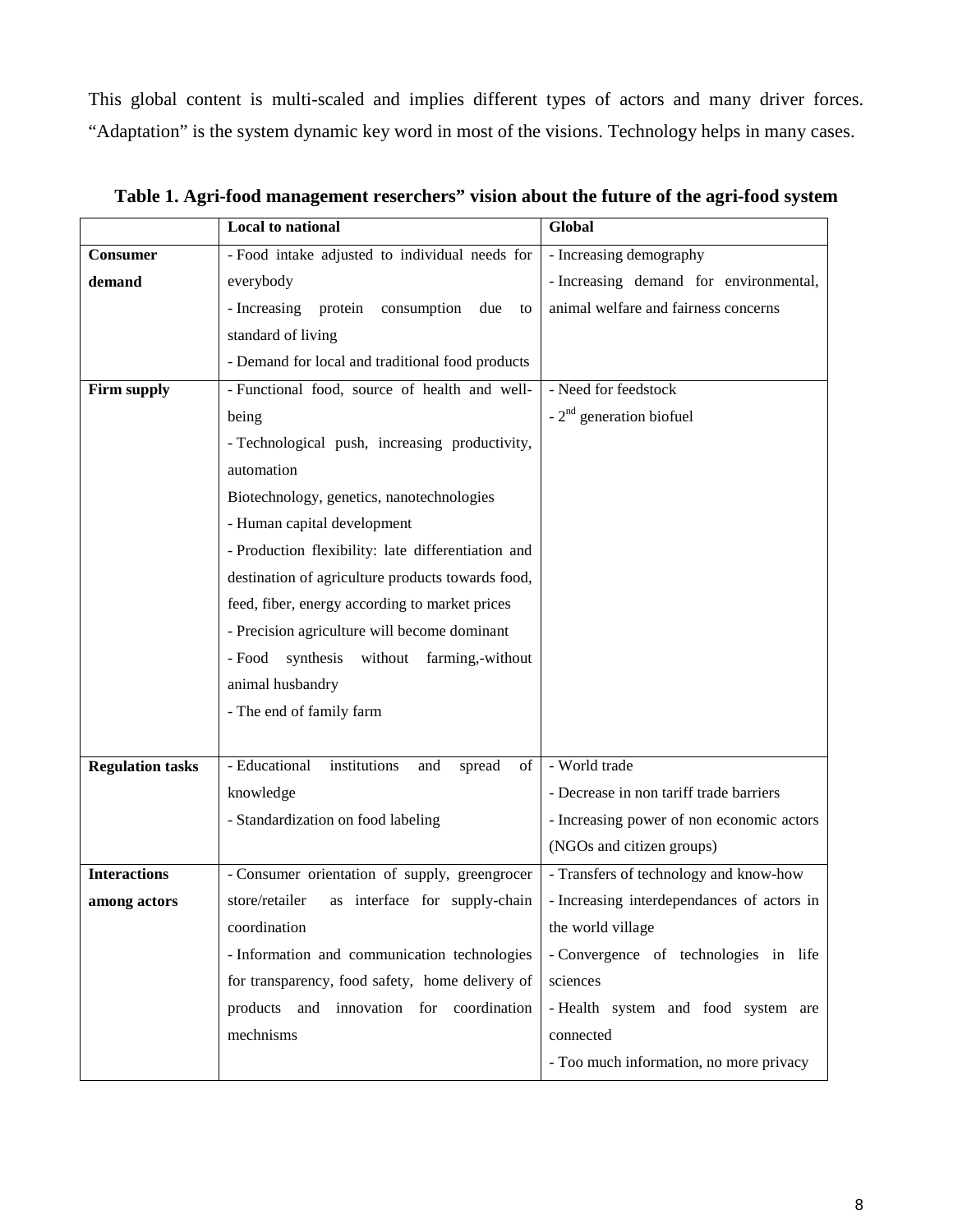# **2.2. Results about the alternative method**

We have first compared visions to standard scenario on the key quality criteria dimensions (see page 5). Below, in table 2, the major dissimilarities are reported. These dissimilarities are the authors' relative judgment based on the analysis of 12 visions. For example, when assessing the visions' credibility, we did not ask ourselves if a given vision was credible or not, but rather we strived to identify possible structures that serve as a credibility enhancer. Logical ties between two components of a vision, such as an action and its consequences, or between a motivation and an action, were considered to improve credibility. We considered sentences such as "After the major food poisoning episode the consumer had to face in 2010 and its trade impacts, the government decided to implement a drastic sanitation system" to be more credible that "government will go on increasing the food control systems." While the latter is substantially similar to the first one regarding the action, it is less (not) motivated.

For a few criteria we were not able to form a judgement. For example, we could not estimate the relevance of a vision or a scenario because we did not have a matter at hand.

| <b>Quality criteria</b>                    | Visions (vs. scenarii)                                  |  |  |
|--------------------------------------------|---------------------------------------------------------|--|--|
| For a single representation of the future: |                                                         |  |  |
| Credibility and plausibility:              | Fewer and weaker credibility enhancer                   |  |  |
| Transparency and clarity:                  | Same level                                              |  |  |
| Relevance:                                 | Not testable                                            |  |  |
| Robustness:                                | Seem equally robust                                     |  |  |
| Abundance of drivers                       | Much less                                               |  |  |
| Individualization of players               | Players are not usually individualized                  |  |  |
| Rationality                                | Rationals are not often made explicit                   |  |  |
| Multiscale views                           | We did not observe any multiscale views                 |  |  |
| Consistency:                               | Strong consistency however built on a limited number of |  |  |
|                                            | pieces.                                                 |  |  |
| For a set of representations:              |                                                         |  |  |
| Relevance                                  | Not testable                                            |  |  |
| Completeness                               | N <sub>o</sub>                                          |  |  |
| Contrast and parsimony                     | No                                                      |  |  |

**Table 2. Judgement of visions versus scenarii according to quality criteria**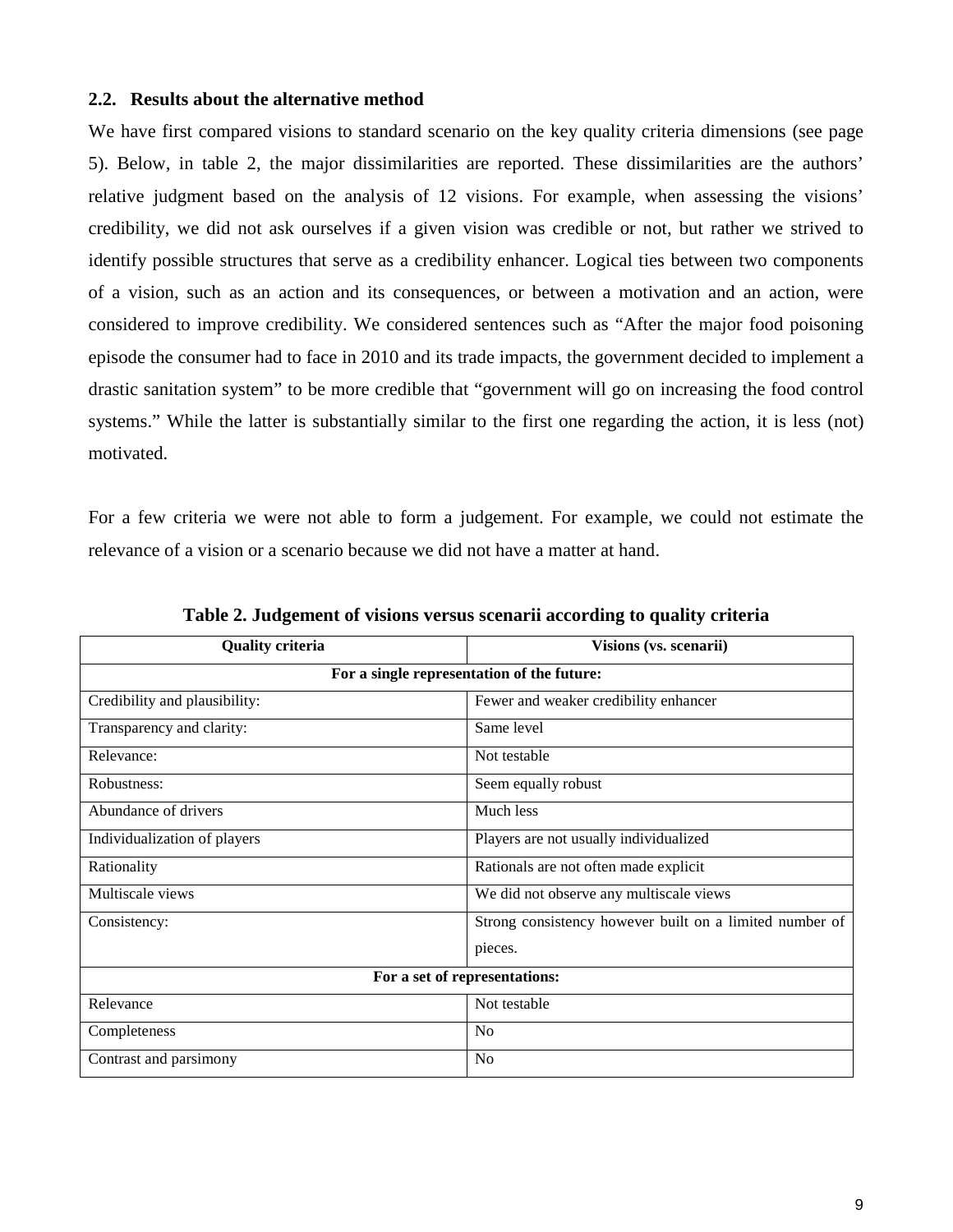While estimating the dissimilarities between visions and scenario, we identified a few other dimensions that might be important. For example, sets of scenario often contain a pessimistic scenario, a conservative one and an optimistic one. The visions we received have mostly exhibited an optimistic position about the future. Current tensions perceived by the contributors were gently attenuated in the long term, such as "technology" will help solve current issues. Vision seems to be idealized (Our findings are consistent with those of Van der Helm, 2009).

## We found that

- a) visions were rather short term: they did not extend into a long range future. Therefore, the negative feedback loop was not present.
- b) When the number of drivers was significant, they were mostly put side by side rather than combined (juxtaposition vs combination). Therefore, interactions, whether positive or negative, were missing.
- c) There were no disruptive visions. Though, the end states differed from the initial states, they seem to be connected through a continuous process. They were no unexpected events.
- d) While all visions provide a direction towards an end state, the development of the path is not defined. Only a few events are pictured.
- e) We think that most of the visions were finalized (i.e. goal oriented), rather than neutral. As a consequence, convictions were often mentioned rather than pure logical developments.
- f) We may also question regional influence of visions provided by researchers since most of them had a local scope.

We did not identify any irreversible path in the visions.

# **3. Conclusion**

From the previous section, we can draw the following conclusions:

- 1. The "vision" method and the "standard scenario" method exhibit different quality levels: the two methods are not substitutes, they seems complementary. Visions appear as an efficient tool to get many short and inspiring dimensions about the future. However, they do not offer the structural rigor of scenario. Results from visions could serve as an input into a scenario making process.
- 2. The 12 visions seem less contrasted, thus more consensual than the 5 scenarios. This lead to the risk of establishing an early consensus about the future. Usually consensus is considered as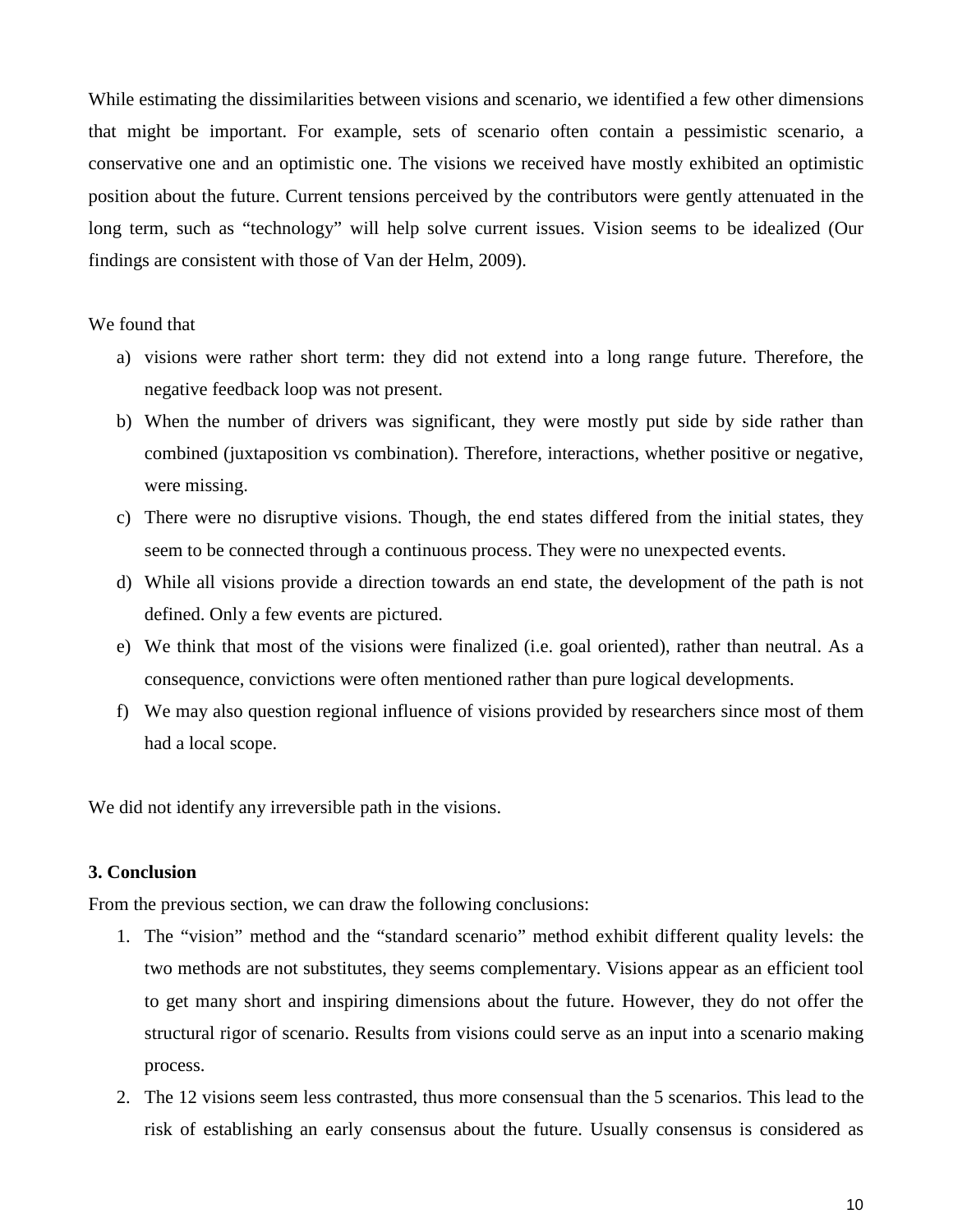good and desirable, but the is idea can be challenged in task of investaging the future. An early consensus, ie a consensus that will emerge without being stressed, is a risky posture. Consensus build after debating and an intens challenging step, such as devil advocate, are usually much better.

- 3. As a collective academic body we must be concerned about the similarities of the 12 visions members provided. As me mention before this exhibits some risk. This also suggest that there could be a strong intellectual inbreeding among contributors, and possibly among members of the association. Systematic development of alternate views might appears as a sound practice given the increasing uncertainty ahead.
- 4. Going back to the discussion about the methods, we think the quality of the visions could be easily improved by providing stricter guidelines to the contributors. For example, to clearly identify out of the initial scale implications.

The conclusion of this study is limited by the number of contributions we have received. We will be happy to enlarge the contributor base to all IAMA members and share visions via an Internet web site.

# **References**

De Jouvenel H., Durand N., *INRA 2020 - Des scénarios pour la recherche : Alimentation, Agriculture, Environnement*, Futuribles/INRA (Institut national de la recherche agronomique), 2004.

Denning S., *The leader's Guide to storytelling, mastering the art and discipline of business narrative*, Jossey-Bass, 2005.

Fahey L., R.M. Randall (ed.), *Learning from the future: competitive foresight scenarios*, John Wiley and Son, 1998.

Godet M. *Manuel de prospective stratégique*, Tomes 1 & 2, Dunod, 2001.

Marsh B., *Using scenarios to identify, analyze, and manage uncertainty*, in Fahey and Randall, p.39-53, 1998.

Molnar A, Gellynck X., Vanhonacker F., Verbeke W., Towards the development of innovative strategies for traditional food chains in the EU, in *Proceedings of the 3rd International European Forum on System Dynamics and Innovation Networks,* International Center for Food Chain Network Research of the University of Bonn - Germany, Innsbruck-Igls, Austria, 16-20 February 2009.

Van der Helm R., "The vision phenomenon : towards a theorical underpinning of visions of the future and the process of envisioning", *Futures*, 41, p.96-104, 2009.

Von Reibnitz U., *Scenario techniques*, McGraw Hill, 1987.

Wilson Ian, Realizing the power of strategic vision, *Long Range Planning*, Volume 25, Issue 5, p. 18-28, October 1992.